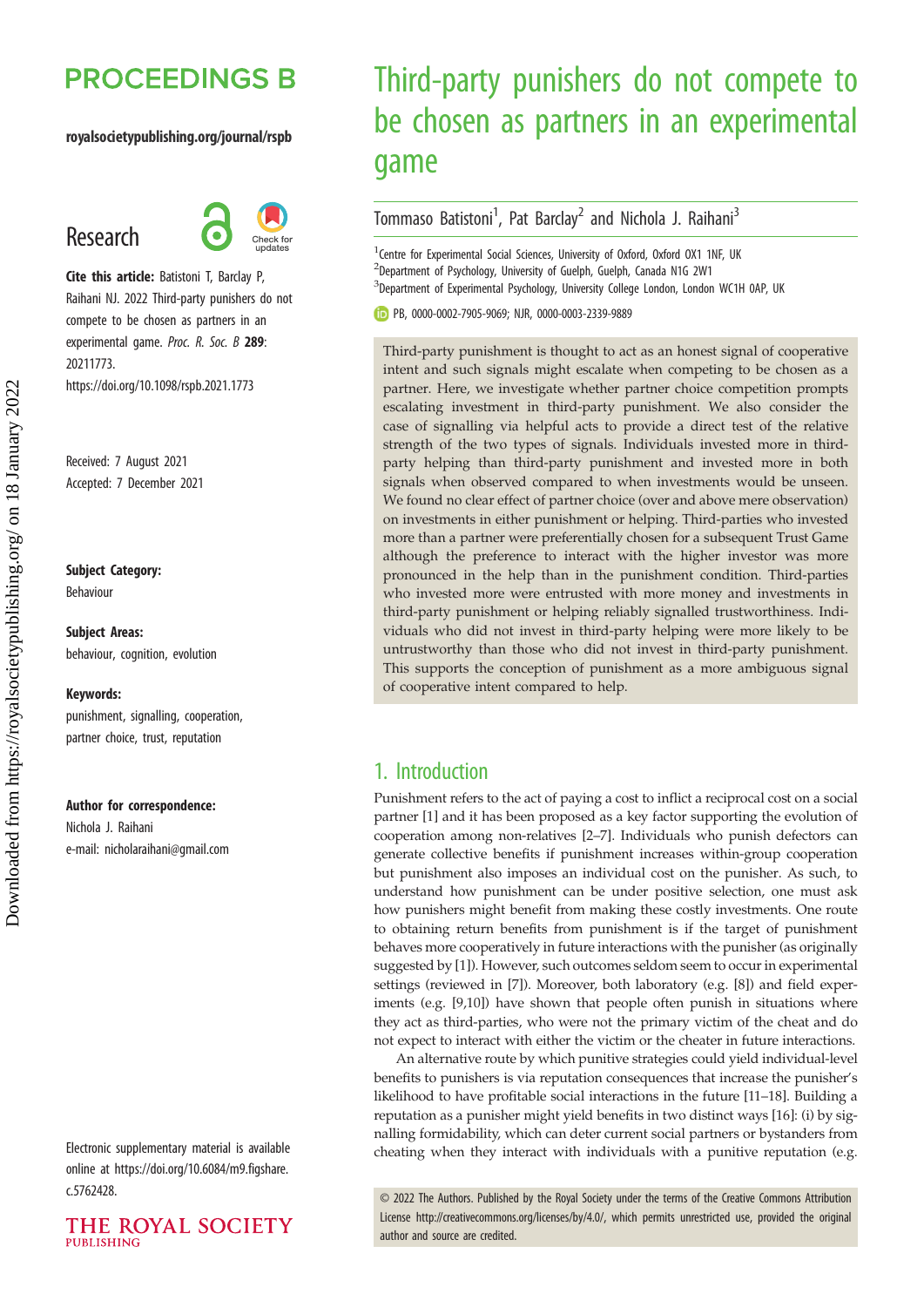[\[12,19](#page-8-0)]); or (ii) by signalling cooperative intent, such that punishers benefit from increased access to cooperative interactions with new social partners (e.g. [\[11](#page-8-0),[15,17,20,21\]](#page-8-0)). Here we focus on the latter possibility.

Cooperation may act as a signal, allowing cooperators to encourage existing partners to cooperate and/or to attract high-quality social partners (or partners who are committed to cooperating, [[22](#page-8-0)–[24](#page-8-0)]) for interactions. The potential to attract partners becomes particularly salient when individuals are embedded in fluid social networks and are therefore able to break and form social ties. In fluid social networks, partner choice can introduce a market-like logic, resulting in an increased level of competition among individuals to be chosen by the best partners [[25](#page-8-0)–[31](#page-8-0)]. Confirming this perspective, previous work has shown that in so-called biological markets [\[28](#page-8-0)] cooperation levels can escalate [\[32](#page-8-0)] and are often higher compared to when there is no possibility for partner choice (e.g. [\[23,27,33](#page-8-0)]; for recent reviews, see [[25,34\]](#page-8-0)).

Punitive acts can also be conceptualized as signals that allow the punisher to convey an otherwise unobservable intent to cooperate [[15,35,36](#page-8-0)]. As long as the production of the signal (i.e. the punitive act) is associated with the hidden quality (i.e. cooperativeness), observers can then act contingently on the informative value of the signal; and may be more likely to reward punishers for their actions [\[17](#page-8-0)], to trust punishers [[11,15](#page-8-0)], or to select punishers (over non-punishers) as partners [[16\]](#page-8-0).

Nevertheless, the motives underpinning punishment decisions are hard to discern because punishment is, by definition, a harmful act. Punitive strategies could stem from spiteful motives, aimed at harming other people, or from fairness concerns and desires to uphold social norms of behaviour [\[7](#page-7-0),[20](#page-8-0)]. Punishment is, by definition, a more ambiguous signal of cooperative intent than is helping, since helping others is less likely to stem from harmful or competitive motives. Indeed, recent evidence shows that people who invest in third-party punishment (rather than third-party compensation) are more likely to score highly for antisocial personality traits, such as Machiavellianism, narcissism and psychopathy [[37](#page-8-0)], suggesting that third-party punishment is less likely to be an honest signal of cooperative intent.

The information punishment conveys—and its associated reputation consequences—are likely to be highly contextspecific [[16\]](#page-8-0). For example, when individuals are given an option to compensate a victim or to punish a cheat, then punishment is less likely to signal cooperative intent [\[15,17,37,38](#page-8-0)]. Contexts where the punisher is harmed directly by the wrongdoer (second-party punishment) are more likely to be motivated by vengeful sentiments and less likely to be interpreted as signals of the punisher's cooperativeness [\[16,38](#page-8-0)]. Conversely, when the punisher is an uninvolved bystander to the initial 'crime' (third-party punishment), then punitive acts are more likely to convey cooperative intent. Punishment that is cheaper to administer than the damage it inflicts on a target could also be perceived as a competitive act [[7](#page-7-0)[,16](#page-8-0)], rather than signalling an intent to cooperate. The potential ambiguity and context-dependency of punishment means that, especially in decontextualized settings typical of economic games, the reputation consequences of punishing others might not always be positive [[16,36](#page-8-0)–[40](#page-8-0)]. In some cases, therefore, individuals might choose to hide investments in punishing others [[41\]](#page-8-0) or preferentially invest in helping rather than punishing others when these decisions will be revealed to others [\[42](#page-8-0)]. Conversely, because helpful acts entail paying an individual cost to generate benefits to others, the motives underpinning these acts are less likely to be affected by context and may be more likely to be perceived as stemming from genuinely helpful motives (but see [\[43](#page-8-0)]).

A simple hypothesis that does not take ambiguity and context-specificity into account might posit that if punishers stand to gain reputation benefits from punishing, then they should invest more in punishment when these decisions will be made known to other individuals. Similarly, we might expect punishers to further escalate their investments when there is competition to be selected as a social partner, as it has been previously shown for helping behaviour [\[44](#page-8-0)]. This hypothesis might, however, be unsupported if punishment is an ambiguous signal of cooperative intent and if increasing investments in punishment cast further doubt on the punisher's underlying intentions and commitment to cooperation. Specifically, because the motives underpinning punishment may not indicate a cooperative disposition, we might not expect people to form favourable impressions of those who make escalated investments in punishment. As a consequence, people may not reward or trust or prefer to interact with people who invest high amounts in punishment, even if they do preferentially reward, trust and prefer to interact with people who invest high amounts in helpful behaviour.

In this study, therefore, we asked whether punishers do escalate their investments in punishment when there is the potential to be chosen by an observer—and whether punishers are preferred as interaction partners and entrusted with more money. We also examine whether investments in punishment act as honest signals of cooperative intent, by measuring whether punitive investments are related to trustworthy behaviour in a game where individuals are financially incentivized to exploit a partner. Importantly, we compare whether investments in punishment escalate to the same extent as investments in helping behaviour—and whether these signals are treated differently by potential interaction partners. This part of the study aims both to replicate previous results exploring competitive signalling of generosity [[27](#page-8-0)] as well as to explore any differences in how people use and respond to signals of punishment versus signals of helping behaviour.

We aimed to test the hypothesis that punishment might be used as a signal of cooperative intent under the most conducive conditions, by using an experimental setting that reduced the potential ambiguities discussed above. As such, we explored the potential signalling value of punishment in a third-party punishment paradigm, where there is a stronger theoretical argument for punishment to operate as a signal of cooperative intent [[16](#page-8-0),[38\]](#page-8-0). Furthermore, we used a fee-to-fine ratio of 1:1, meaning that punishers could not use punishment to elevate their own pay-offs relative to those of the target. This should reduce the possibility to infer that punishment is driven by spiteful preferences rather than an impartial concern for fairness [\[7,](#page-7-0)[16\]](#page-8-0).

The prospect of positive reputation gains may increase investments in punishment (or helping) either because the third-party knows that their past behaviour will be revealed to others (who may treat them differently on the basis of previous actions) or because the third-party anticipates gaining access to social partners on the basis of their investment. To distinguish between these two possibilities, we replicate Barclay & Willer's [\[27](#page-8-0)] design by including a 'knowledge only' condition, in addition to a 'knowledge + partner choice'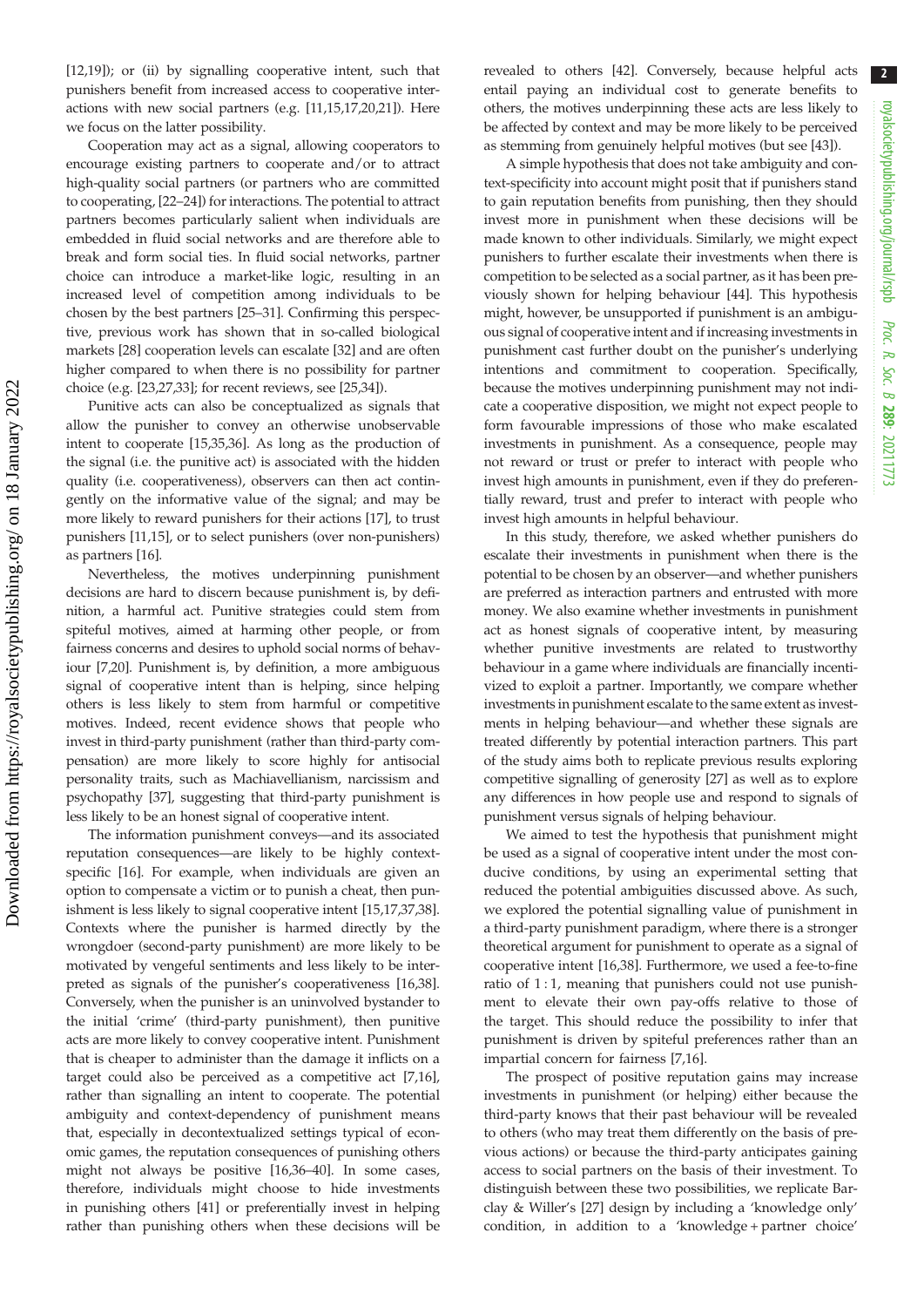condition. This allows us to test whether any increased investment relative to baseline stems from the fact that one's behaviour will be advertised to a potential social partner and whether investments escalate even further when individuals can compete to be chosen as a partner for future social interactions. If third-parties' investments are used to compete to access new social partners, then we expect them to be higher in the knowledge + partner choice condition than they are in the knowledge only condition.

To summarize, in the current study we tested the following hypotheses: H1 to H3 concern third-party signalling; H4-H6 concern whether bystanders selected third-parties on the basis of these signals; and H7 and H8 deal with the extent to which third-party investments predict those individuals' trustworthiness.

Third-party signalling:

- H1: observability increases investments in both (i) thirdparty punishment and (ii) helpful behaviour relative to a baseline where no observation is possible;
- H2: the possibility for partner choice leads to higher investments in (i) third-party punishment and (ii) costly helpful actions compared to the mere observability of those actions by bystanders; and
- H3: third-parties prefer to invest in helping (rather than punishment) when signalling to potential interaction partners.

Bystander choices:

- H4: investments in (i) third-party punishment and (ii) help positively predict probability to be chosen as a social partner by bystanders;
- H5: third-parties who invest more in (i) punishment and (ii) help are trusted more by bystanders; and
- H6: bystanders place more weight on signals of help than on signals of punishment when (i) choosing and (ii) trusting a partner for a cooperative interaction.

Reliability of third-party signals:

- H7: third-party investments in (i) punishment and (ii) help are positively associated with trustworthiness; and
- H8: investments in third-party help more reliably predict trustworthiness than investments in third-party punishment.

## 2. Methods

#### (a) Participants

All data, code and materials to reproduce this study, including instructions shown to participants, can be found at [https://osf.](https://osf.io/4zpkb/) [io/4zpkb/](https://osf.io/4zpkb/). This study was approved by the UCL Research Ethics Committee (project 3720/001). All data were collected in 2018 and participation was voluntary. We recruited 2253 participants through the online labour market Amazon Mechanical Turk (MTurk). Each participant was allocated to one of three roles: dictator  $(n = 902)$ , third-party  $(n = 902)$  and bystander  $(n = 449)$ . Throughout the study, roles were labelled using neutral terms. All participants received a show-up fee contingent on the role assigned (\$0.20 for dictator, \$0.50 for both third-party and bystander) and were given the chance to earn a bonus based on their decisions in the experiment. Total average earnings for each role were \$0.52 (dictators), \$1.12 (third-parties) and \$0.80 (bystanders). All data were collected anonymously and no deception was used. The predictions in this study were not pre-registered.

### (b) Experimental design

Third-parties and bystanders were assigned to one of six treatments (described below). After reading the instructions, third-parties and bystanders completed a comprehension check (comprising eight questions) and then made decisions in the experiment. Of the third-parties, 51.7% participants answered all comprehension questions correctly; whereas 51.4% of bystanders answered all comprehension questions correctly. All data are included in the main analysis to avoid selection bias, although we include comprehension as an explanatory term in our models. We also re-ran the main models excluding participants who failed one or more comprehension checks and report qualitative differences.

The experimental setting consisted of three stages. In stage A, dictators and third-parties played a variant of the Dictator Game [[45](#page-8-0)]. Each dictator was endowed with \$0.50 and faced a dichotomous decision between a fair (keep \$0.25 and give \$0.25) and an unfair (keep \$0.45 and give \$0.05) share of the endowment with a passive receiver. Receivers were unrecruited MTurk workers who had taken part in a previous study run in our laboratory, who received a bonus according to the decision made by their matched dictator partner. Following the dictator decision, the third-party chose how much of their endowment, if any, to invest to punish an unfair dictator or, according to the experimental condition, to help a receiver who was given an unfair share. Third-parties were endowed with \$0.50 and could invest any amount (in \$0.01 increments) between \$0.00 and \$0.45 to either help or punish the target individual, with a fee to fine/ fee to help ratio of 1:1. Importantly, allocation to help and punishment conditions was a between-subjects variable, so thirdparties could either choose to punish (or not punish) or they could choose to help (or not help) but they did not choose between punishment and helping. Third-party decisions were made using the strategy method and third-parties were informed that their decision would be implemented if they were matched to an unfair dictator. The strategy method involves players making conditional decisions for all potential scenarios in an economic game and is widely used in behavioural economics, where it is thought to produce reliable results [\[46\]](#page-8-0).

In stage B, third-parties were randomly paired with another third-party, and one in each pair was selected (either randomly or actively chosen by a bystander, according to the experimental condition) to take part in stage C.

In stage C, the selected third-party and a bystander played a Trust Game [\[47](#page-8-0)] as the trustee and the trustor, respectively. The bystander was given \$0.30 and could choose how much, if any, to send to the third-party. The amount sent was tripled and the thirdparty could choose what percentage (0–100% in 10% increments) to keep for themselves and what percentage to return to the bystander; the amount returned provides a measure of trustworthiness.

We implemented a 2 (punish versus help)  $\times$  3 (random allocation/no knowledge; random allocation/knowledge; partner choice/knowledge) between-subjects fractional factorial design, resulting in six experimental treatments. Across treatments, we varied: (i) whether third-parties could punish an unfair dictator versus help the corresponding receiver in stage A; (ii) whether third-parties were randomly allocated to versus actively chosen by a bystander in stage B; and (iii) whether the bystander was informed versus not informed of third-parties' behaviour in stage A. Third-parties received different instructions about the potential consequences of their helping or punishment investment in game B, according to the condition they were allocated to. Specifically, workers who were assigned to the random allocation condition saw text stating, 'Game B. To take part in this game, you will have to be RANDOMLY selected to interact with a NEW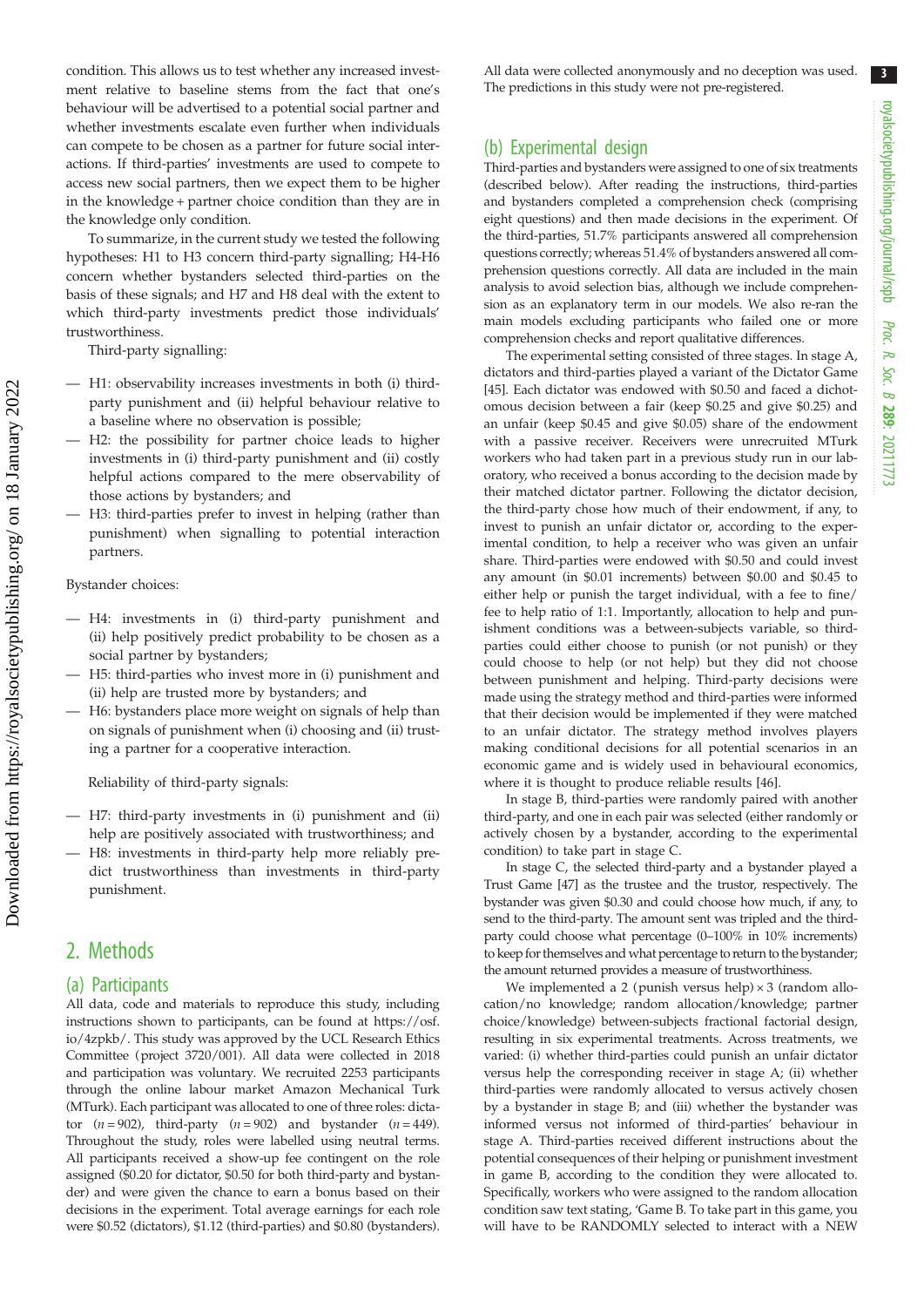worker, who will be Player 4'; whereas workers who were assigned to the partner choice condition saw text stating, 'Game B. To take part in this game, you will have to be CHOSEN by a NEW worker, who will be Player 4'. Third-parties who were assigned to the no knowledge condition also saw text stating, 'Player 4 will NOT participate in GAME A and will NOT know how you behaved in GAME A'. Third-parties allocated to the knowledge condition saw text stating, 'Player 4 will NOT participate in GAME A but WILL know how you behaved in GAME A'.

Allocations to all treatments occurred randomly within each session and participants made their decision in isolation. Participants were matched to a partner using ex-post matching [\[48\]](#page-8-0). Across treatments, four third-parties could not be paired with another third-party and were therefore not matched with a bystander (but since decisions were collected using the strategy method, these are retained in the analysis). Details on the procedure and the matching protocol, as well as experimental instructions and comprehension questions are provided in the SI.

#### (c) Analysis

All data were analysed using R (version 1.4.1717). Below we report how we tackled each hypothesis, in turn. We present estimates from a generalized linear model (GLM) output, which can be understood as regression coefficients. All data and code to reproduce models are available at<https://osf.io/4zpkb/>.

H1: observability increases investments in both (i) third-party punishment and (ii) helpful behaviour relative to a baseline where no observation is possible.

H2: the possibility for partner choice leads to higher investments in (i) third-party punishment and (ii) costly helpful actions compared to the mere observability of those actions by bystanders.

H3: third-parties prefer to invest in helping (rather than punishment) when signalling to potential interaction partners.

To test whether third-parties invested more in punishment (or helping) when their decisions would be revealed to a future partner (H1) or when they might be chosen on the basis of their decision (H2), third-party investments were fitted as the response term to a GLM, with treatment (anonymous/random, knowledge/random, knowledge/choice), condition (punishment/ helping) and comprehension (1/0, determining whether the participant correctly answered all the relevant comprehension questions) included as explanatory terms. This also allowed us to test whether third-parties preferentially invested in helping over punishment, and whether this preference varied according to treatment (anonymous/random, knowledge/random, knowledge/choice) (H3). We also included the following two-way interactions: condition × treatment (to test whether there was a difference between tendency to signal in the helping versus the punishment condition) and treatment × comprehension (to account for the possibility that failed comprehension might impact investment more in some treatment conditions than in others). 'Anonymous/random' was set as the reference category in treatment and we subsequently re-ordered the levels of this factor to test for differences between knowledge/random and knowledge/choice conditions.

H4: investments in (i) third-party punishment and (ii) help positively predict probability to be chosen as a social partner by bystanders.

H5: third-parties who invest more in (i) punishment and (ii) help are trusted more by bystanders.

H6: bystanders place more weight on signals of help than on signals of punishment when (i) choosing and (ii) trusting a partner for a cooperative interaction.

We addressed H4 by performing two binomial tests asking whether the higher investor was more likely to be chosen in the help and punishment conditions, respectively. To address H6(i),

we also ran a chi-squared test to explore whether the probability of the higher investor being chosen varied according to condition (punishment/help). Because this approach meant that we could not use data from the 32 pairs (22 in punishment condition, 10 in help condition) where both third-parties invested the same amount, we also ran an additional model that allowed us to use all the data, including cases where both third-parties invested the same amount. Chosen (1/0) was set as the binomial response term in a logistic regression with the terms 'condition' (help/ punishment) and 'highest investor' (an ordered categorical variable with three levels, where lower < equal < higher denoting whether the third-party was the lower, equal or higher investor of the pair) set as explanatory terms. We also included the twoway interaction between these terms to estimate whether being the highest or lowest investor differentially impact the probability to be chosen in the help rather than the punishment condition.

To test H5 and H6(ii), we set the amount entrusted to the third-party as the dependent variable in a GLM and included the following explanatory terms: invest (the amount the thirdparty invested in punishment/helping), condition (1/0, denoting whether the condition was punishment or help) and the two-way interaction between these terms.

H7: third-party investments in (i) punishment and (ii) help are positively associated with trustworthiness.

H8: investments in third-party help more reliably predict trustworthiness than investments in third-party punishment.

To test H7 and H8, we set the percentage of the endowment returned to the truster as the dependent variable in a GLM, including the following explanatory terms: invest (the amount the third-party invested in punishment/helping), condition (1/0, denoting whether the condition was punishment or help) and the two-way interaction between these terms

## 3. Results

Most participants (255 out of 443, 57.6%) did not punish the selfish dictator. The mean  $(\pm s.e.)$  amount invested in punishment was  $$0.09 \pm 0.01$ , with players investing anything from \$0.00 to \$0.45 to punish a third-party. Investing nothing was also the most common decision in the help condition, with 131 out of 459 (28.5%) individuals investing nothing to help a receiver (range: \$0.00–\$0.45). However, the mean amount invested in help ( $$0.16 \pm 0.01$ ) was higher than mean amount invested in punishment (Wilcoxon test,  $W = 68998$ ,  $p < 0.001$ ).

H1: observability increases investments in both (i) third-party punishment and (ii) helpful behaviour relative to a baseline where no observation is possible.

H2: the possibility for partner choice leads to higher investments in (i) third-party punishment and (ii) costly helpful actions compared to the mere observability of those actions by bystanders.

H3: third-parties prefer to invest in helping (rather than punishment) when signalling to potential interaction partners.

In both conditions (punishment/help), third-parties invested more both when their behaviour would be observed (estimate: 0.05,  $p = 0.008$ ) and when there was the possibility for partner choice (estimate: 0.08,  $p < 0.001$ ) relative to baseline ([figure 1\)](#page-4-0). Investments were higher in the knowledge/choice compared with the knowledge/random treatment, but this difference was not significant (estimate: 0.03,  $p = 0.19$ ), indicating that people did not invest more when there was the possibility to be chosen as a partner, compared to when their investment was observable but did not inform a partner choice decision. Therefore, H1 was supported but H2 was not, either for helping or for punishment. Investments in the knowledge/choice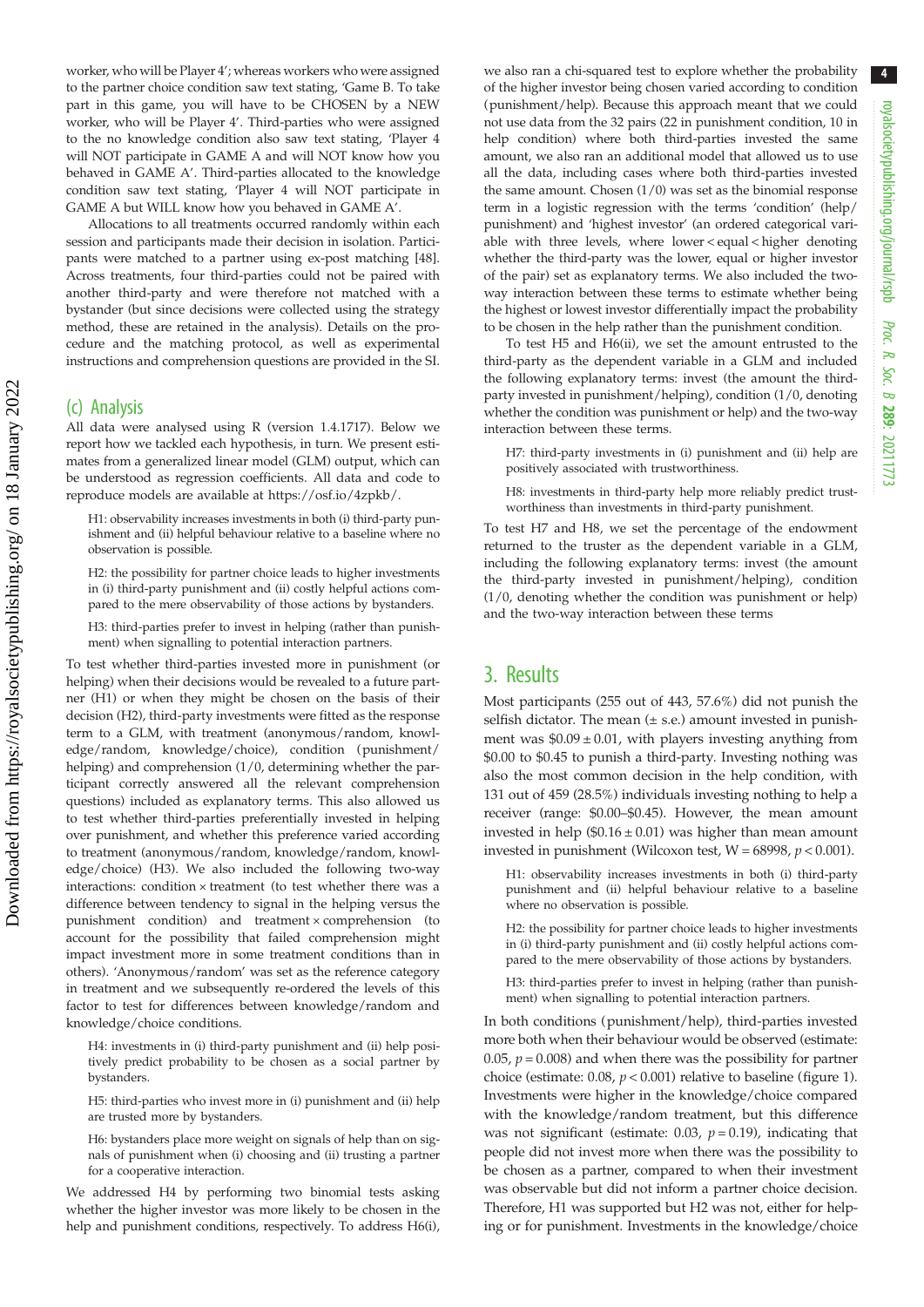<span id="page-4-0"></span>

Figure 1. Predicted means with 95% confidence intervals from GLM exploring third-party investments in help and punishment according to treatment. Raw data showing third-party investments (\$) are overlaid with a horizontal jitter of 0.3 points applied to aid visualization where several datapoints overlap. (Online version in colour.)

treatment (relative to baseline) varied depending on whether the third-party was investing in help or punishment: relative to baseline, third-parties increased their investments in punishment less than they did in help (estimate:  $-0.04$ ,  $p = 0.048$ ; figure 1), providing some support for H3. We note that this interaction effect is only marginally significant and inference should therefore be drawn with caution. We observed high levels of failed comprehension in the task: 292 out of 902 (32.4%) participants failed at least one of the five comprehension questions concerning the incentives surrounding thirdparty investments. Nevertheless, comprehension was not significantly associated with third-party investments in our model (estimate:  $-0.01$ ,  $p = 0.47$ ) and did not differentially affect investments across different treatments (both  $p > 0.5$ ). We also re-ran the analyses above excluding the 292 participants who failed at least one comprehension check. This did not substantively change our findings (results presented in the electronic supplementary material).

H4: investments in (i) third-party punishment and (ii) help positively predict probability to be chosen as a social partner by bystanders.

H5: third-parties who invest more in (i) punishment and (ii) help are trusted more by bystanders.

H6: bystanders place more weight on signals of help than on signals of punishment when (i) choosing and (ii) trusting a partner for a cooperative interaction.

In the punishment condition, and in those groups where the two third-parties had invested different amounts, the highest investing player was chosen as the partner on 36 out of 56 (64.3%) occasions, indicating that bystanders used this information to select social partners (binomial test,  $p = 0.04$ ). In the help condition, and in those groups where the two third-parties had invested different amounts, the most helpful individual was chosen on 63 out of 65 occasions (96.9%; binomial test,  $p < 0.001$ ). The higher investor was more likely to be chosen in the help condition than in the punishment condition ( $\chi^2$ -test,  $x^2$  = 19.4,  $p$  < 0.001). Therefore H4 and H6(i) were both supported.

In the full model, including data from trials where both third-parties invested the same amount, the results were similar. Specifically, the effect of the lower or higher investor of the pair being chosen varied with condition. Lowest investors were less likely to be chosen in the help condition compared to the punishment condition (estimate: 3.68,  $p$  < 0.001; [figure 2](#page-5-0)); and highest investors were more strongly preferred in the help condition than in the punishment condition (estimate: −2.88, p < 0.001; [figure 2](#page-5-0)).

Bystanders entrusted on average  $$0.18 \pm 0.01$  (out of \$0.30) of their endowment to third-parties. Third-parties who invested more to help or punish were entrusted with more money by bystanders (estimate: 0.29,  $p = 0.01$ ; [figure 3\)](#page-5-0), supporting H5. Nevertheless, bystanders did not entrust more to individuals that they chose to interact with compared with those they were randomly allocated to interact with (estimate: 0.02,  $p =$ 0.33) or to helpers over punishers (estimate:  $-0.02$ ,  $p = 0.29$ ). We found no evidence for two-way interactions between the amount the third-party invested and either (i) being chosen by the bystander (estimate:  $-0.12$ ,  $p = 0.20$ ) or (ii) whether the third-party was a punisher or a helper on the amount entrusted by bystanders (estimate: 0.08,  $p = 0.44$ ). Therefore, H6(ii) was not supported. Despite high levels of failed comprehension (148 out of 298 bystanders failed at least one comprehension check), there was no significant effect of task comprehension on trust decisions (estimate: 0.01,  $p = 0.43$ ). Excluding players who failed a comprehension check yields a stronger effect of investment on trust (estimate:  $0.43$ ,  $p < 0.001$ ) and also yields a marginal positive effect of choice, indicating that bystanders entrusted more money to partners they had chosen to interact with (estimate: 0.06,  $p = 0.047$ ).

H7: third-party investments in (i) punishment and (ii) help are positively associated with trustworthiness.

H8: investments in third-party help more reliably predict trustworthiness than investments in third-party punishment.

Third-parties returned a mean of 33.4  $(\pm 1.08)$  % of the endowment to bystanders. Third-parties who invested more in helping or punishing in stage B were more trustworthy (estimate:  $0.87$ ,  $p < 0.001$ ) although we detected an interaction between investment and condition, whereby low investment in third-party help more strongly predicted untrustworthiness, compared to low investment in third-party punishment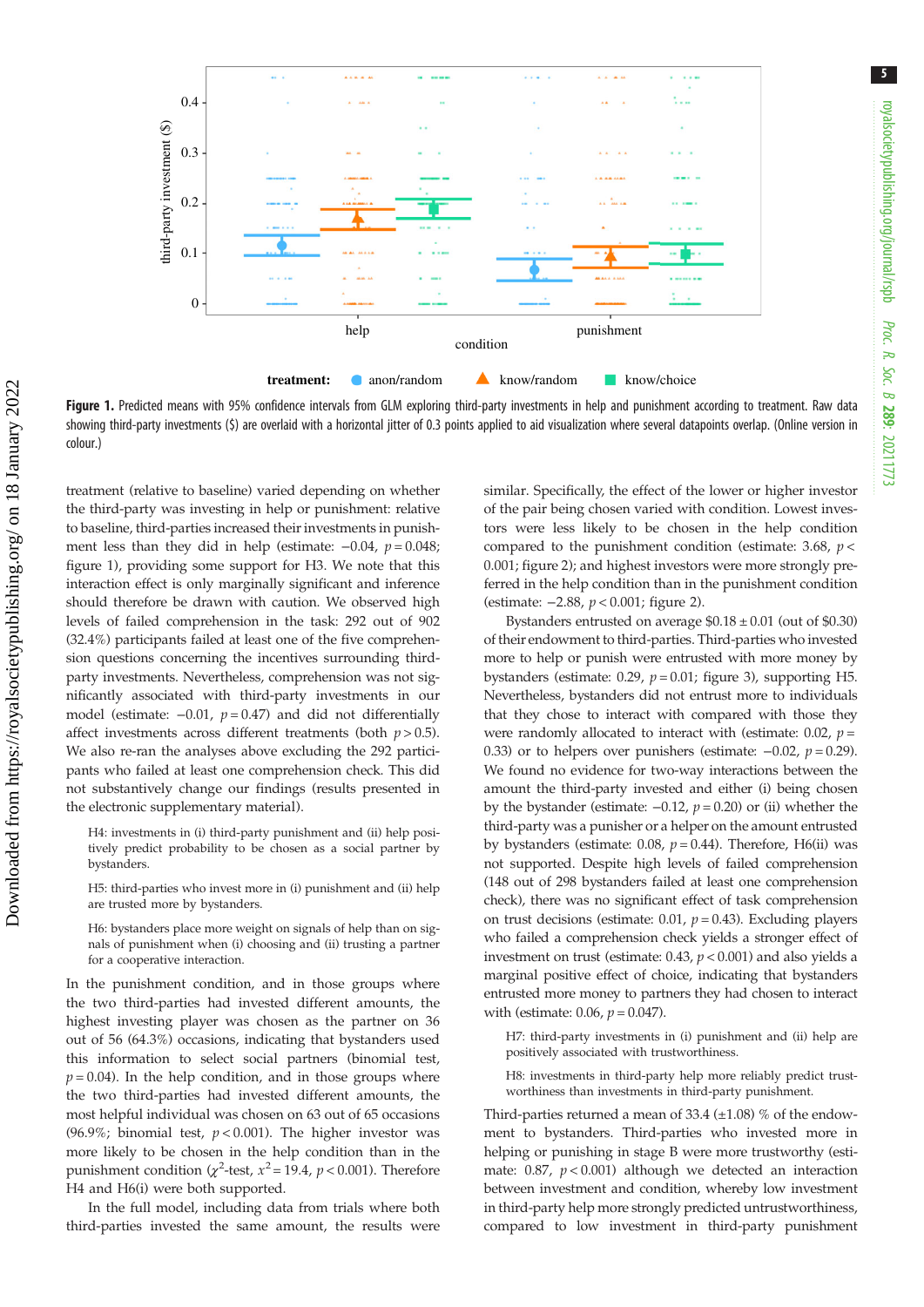<span id="page-5-0"></span>

Figure 2. Predicted means (with 95% confidence intervals) of probability to be chosen by a bystander, as a function of whether the third-party was the lower or higher investor of the pair, or whether both third-parties invested equally. (Online version in colour.)



Figure 3. Predicted mean amount entrusted to third-parties by bystanders as a function of how much the third-party invested in help or punishment. The 95% confidence interval around the predicted mean is shown. Raw data points are overlaid with a vertical jitter of 0.1 to aid visualization, hence some points appear below zero on the y-axis.

(estimate:  $-0.47$ ,  $p = 0.001$ ; [figure 4\)](#page-6-0). Most trustees (403 out of 449) understood that they could maximize their pay-offs by not sending any money back to the truster. Re-running this model excluding the 46 participants who failed that comprehension question did not qualitatively change results (see the electronic supplementary material). We conclude that H7 and H8 were both supported.

### 4. Discussion

This study aimed to address a gap in the current literature by investigating whether investments in costly punishment are used as signals of trustworthiness and whether such signals escalate in the presence of competition to be chosen as a partner. We were also interested in the signalling value of punishment compared to helping behaviour: specifically, whether investments in punishment are less prone to escalate (compared to investments in help) when there is competition to be chosen as a partner; and whether punishment investments are viewed by observers as less reliable indicators of an individual's cooperative intent. Although we found that investments in both punishment and helping behaviour were higher when these would be observed by another individual, this effect was stronger for helping than for punishment and individuals generally invested more in helpful than in punitive behaviour. Moreover, the preference to interact with helpful third-parties was more pronounced than the preference to interact with punitive third-parties. Taken together, these results support the idea that punishment signals may be used to signal cooperative intent to a potential partner—but that these signals are more ambiguous than signals sent via investment in helping behaviour. Accordingly, individuals are less prone to invest in punishment (compared to helping) when attempting to signal their cooperative intent to others. More generally, while our results support the idea that third-party punishment could be supported by reputation benefits to punishers, there seems to be less scope for individuals to accrue a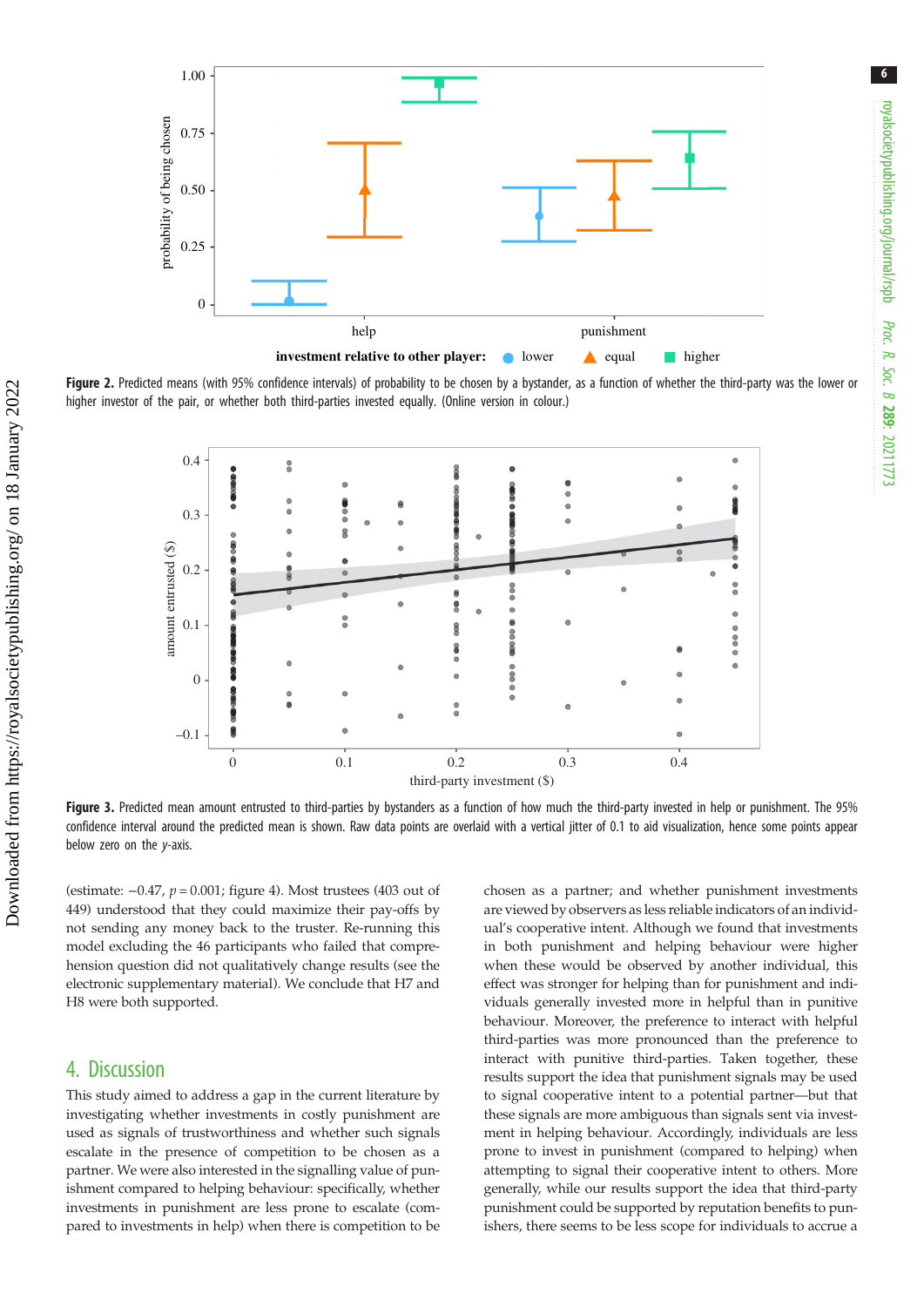<span id="page-6-0"></span>

Figure 4. Trustworthiness varied as a function of third-party investment in punishment versus helping. Predicted means of increasing third-party investment on trustworthiness ( percentage of endowment returned to truster) with 95% confidence intervals. Raw data points are overlaid with a vertical jitter of 0.05 applied to ease visualization. Investments in third-party helping and third-party punishment are both associated with increased trustworthiness. However, low investment in helping indicates low trustworthiness, but the same is not true for low investments in punishment. (Online version in colour.)

positive reputation by punishing others than to accrue a positive reputation by helping others. This would explain the sometimes contradictory findings about punishment, whereby punishers are trusted (e.g. [\[11](#page-8-0),[15\]](#page-8-0)) but are not always liked or rewarded (e.g. [\[39,49](#page-8-0)]).

Individuals who invested the highest amount in the thirdparty stage were preferentially chosen as partners, although this preference was more pronounced in the help than in the punishment condition. Third-party investments in punishment and helping were also positively associated with the amount that bystanders entrusted to them, suggesting that these investments increased perceived trustworthiness (as in [\[15](#page-8-0)]). Investments in third-party punishment and third-party helping were also both positively associated with actual trustworthiness, which suggests that the perceptions of these individuals' trustworthiness were justified.

Nevertheless, we also uncovered several differences in how third-party signals in help and punishment were interpreted by bystanders. For instance, while lowest investors were almost never chosen by bystanders in the help condition, lowest investors were often chosen as partners in the punishment condition. Moreover, players who invested nothing in thirdparty help were less trustworthy than players who invested nothing in third-party punishment. These results suggest that doing nothing sent a different signal in the help versus the punishment condition. Individuals who do not help are assumed to be (and actually are) less trustworthy, whereas the same is not true for individuals who do not punish. Thus, while third-party punishers may be less likely than third-party helpers to accrue a positive reputation, these results also imply that a failure to help is more damaging to one's reputation than a failure to punish.

Our results can help distinguish between two reputationbased accounts for the evolution of punishment: indirect reciprocity versus signalling within a system of reputation-based partner choice (for the difference, see [\[50\]](#page-8-0)). Signalling theory predicts that observers will place more weight on more informative signals, such that the reputational benefits for an action depend on how well that action correlates with whatever trait is being signalled. In our study, helping behaviour correlated better with trustworthiness than punishment did, and bystanders correspondingly based their partner choice more on helping behaviour than on punishment (i.e. they relied more on the more informative signal). Given this difference in reputational benefits, third-parties invested more in helping than in punishment (i.e. they invested more in the better signal). This is exactly what one predicts from a signalling account of punishment whereby punishment affects reputation-based partner choice. It is less clear how indirect reciprocity would account for the differential rewards for helping versus punishment and the differential honesty of helping versus punishment. As such, our results provide better support for reputation-based partner choice than indirect reciprocity (see also [\[50\]](#page-8-0)).

Although many of our results align with previous results on helping and punishment, we note that we did not replicate earlier results reported in Barclay & Willer [[27\]](#page-8-0) and Sylwester & Roberts [\[31](#page-8-0)]. In those studies, the potential for partner choice caused an escalation of investments in costly helpful behaviour, relative to observation alone (see also [[23\]](#page-8-0)). In our study, thirdparty investment did not significantly differ between conditions where behaviour was observable (but participants could not be chosen on the basis of their behaviour) and conditions where players could additionally be chosen on the basis of their investments. We note one discrepancy between our study and the previous ones that might explain the differences in results. In Barclay & Willer [[27\]](#page-8-0) and Sylwester & Roberts [\[31](#page-8-0)], participants chosen as partners subsequently played a Mutual Aid Game where they initially received a new endowment. Being chosen as partner for the second interaction, therefore, yielded direct access to new resources, as it did in some other studies showing evidence of competitive giving [[51,52\]](#page-8-0) but see [[53\]](#page-8-0). Conversely, in our design, chosen participants took part in a Trust Game as trustees and did not necessarily receive any resources from the new partner (because trusters could choose to send no money to the participant in the Trust Game). In this study, therefore, investments in costly signalling in the first interaction were imbued (perhaps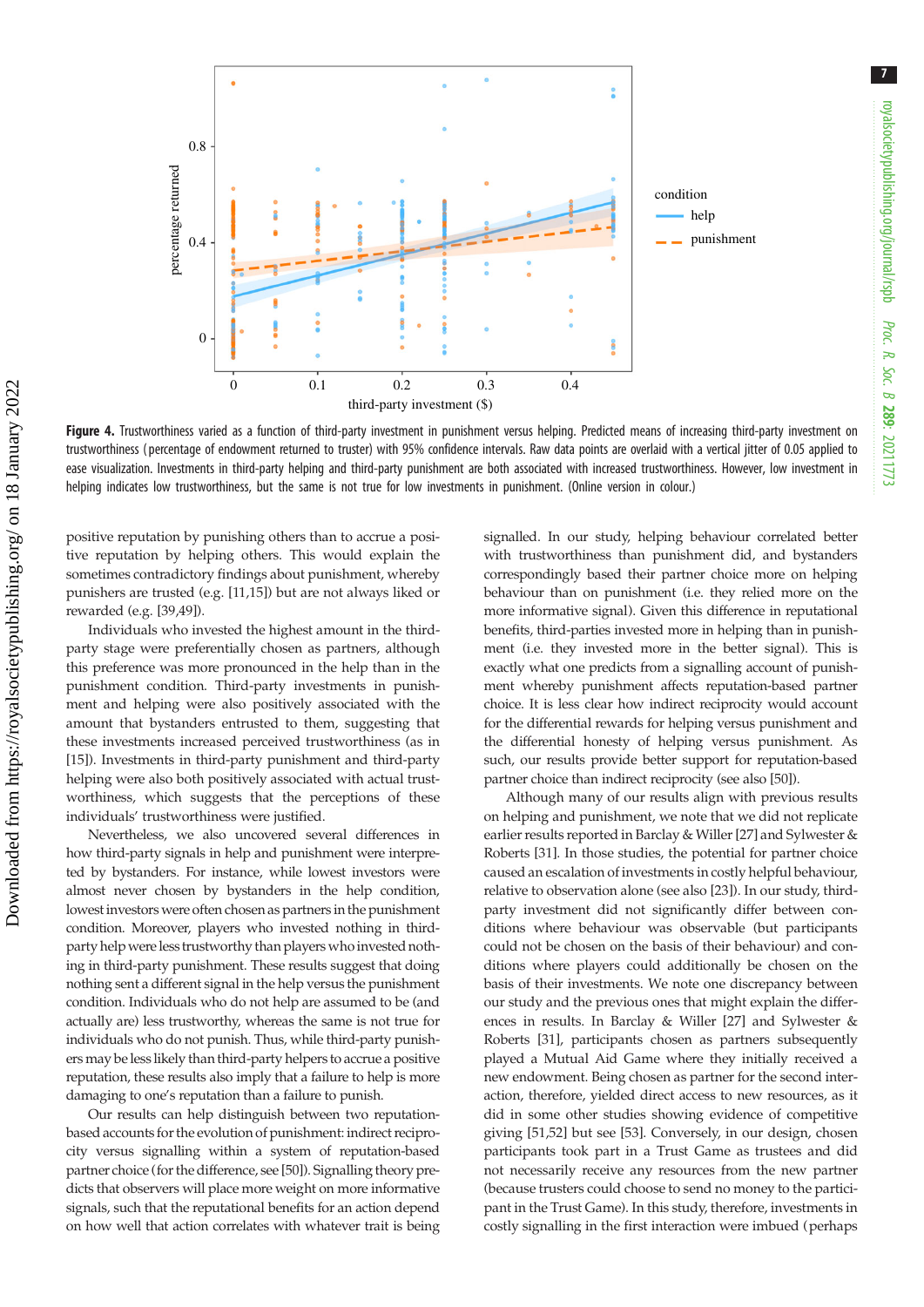<span id="page-7-0"></span>more realistically) with a higher level of uncertainty regarding the benefits of being chosen as a partner. Similarly, any gains from the Trust Game might not have been enough to motivate participants to compete to help or punish, especially if they intended to be trustworthy and return half of what they were entrusted with. We think that further exploring the potential for partner selection to generate competitive altruism in more realistic settings (e.g. where the benefit of being selected as social partner is not a fixed guaranteed reward) is an interesting direction for future research.

We would like to highlight several limitations to this study. This study was conducted using an online platform and a predominantly Western sample—and, as such, the usual caveats on generalizability should be borne in mind. We also note that comprehension was relatively low and that our sample size was substantially reduced by excluding players who failed relevant comprehension checks. We also regret that our analyses were not pre-registered and, while our main hypotheses were generated a priori, several analytical decisions were taken after we had already collected the data and should be interpreted with this in mind.

A further limitation is that this study investigated whether costly investments in punishment and helping behaviour would be increased when there was a potential for partner choice in a highly abstract and decontextualized setting—and where the individual was being chosen for a future task involving cooperation. While the decontextualized nature of the economic game we used can reveal the baseline judgements of, and preferences to interact with, third-party punishers and helpers, we stress that these results may not generalize to other abstract scenarios or to all real-world settings. For example, people may believe that punishment is more appropriate than compensating victims in other settings [\[54](#page-8-0)]; and punishers may sometimes be approved of and preferentially chosen over helpers for interactions. This may be especially likely when evaluating the qualities needed to be a tough and competent leader and making hypothetical leader choices. Indeed, people evaluate more positively and preferentially choose a punisher over a compensator for a leadership role when this is the case [\[37](#page-8-0)]. Similarly, under economic uncertainty or scenarios involving conflict, people may also prefer dominant or authoritarian leaders over prestigious leaders [\[55,56](#page-8-0)]. Nevertheless, while we might expect a stronger preference for punitive over helpful partners (or leaders) in some settings, this does not necessarily mean that we would observe competition to be increasingly punitive in such settings. Whether potential leaders escalate their investments in punishment when there is pressure to be seen as tough and competent is an open question for future research.

In conclusion, our results indicate that reputation-based partner choice may support the evolution of third-party punishment by allowing punishers to recoup the costs associated with punishment via increased access to cooperative interactions. These findings therefore have implications for the evolution of such costly strategies. Our results are less clear on the idea that people use investments in punishment or help to compete with others to be chosen as interaction partners and we look forward to further work that will help to address this issue.

Finally, our results support the conceptualization of punishment as a more ambiguous signal of cooperative intent [[16\]](#page-8-0) compared to helping behaviour, and may also help to explain why our participants preferred to invest in helpful rather than punitive behaviour—a finding which replicates previous results [\[17,42](#page-8-0)]. In keeping with the hypothesis that punishment is an ambiguous signal of cooperative intent, our results also suggest that investments in third-party help more reliably signal trustworthiness than investments in third-party punishment and, accordingly, observers have a stronger preference to interact with more helpful compared to more punitive partners. Importantly, it also seems apparent from this (and previous) work that whereas most cooperative individuals invest to help others, not all are willing to invest in third-party punishment. Understanding the roots of this variance (why do some cooperative individuals invest in punishment, while others do not?) is an important direction for future research.

Ethics. This study was approved by the UCL Research Ethics Committee (project 3720/001).

Data accessibility. All data, code and materials to reproduce this study can be found at [https://osf.io/4zpkb/.](https://osf.io/4zpkb/)

Authors' contributions. T.B.: conceptualization, data curation, formal analysis, investigation, methodology, project administration, writing—original draft, writing—review and editing; P.B.: conceptualization, formal analysis, investigation, methodology, writing original draft, writing—review and editing; N.J.R.: conceptualization, formal analysis, funding acquisition, investigation, methodology, project administration, supervision, visualization, writing—original draft, writing—review and editing. All authors gave final approval for publication and agreed to be held accountable for the work performed therein.

Competing interests. We declare we have no competing interests.

Funding. P.B. is supported by the Social Sciences and Humanities Research Council of Canada (SSHRC grant no. 430287). N.J.R. is supported by the Royal Society and the Leverhulme Trust.

## **References**

- 1. Clutton-Brock TH, Parker GA. 1995 Punishment in animal societies. Nature 373, 209–216. ([doi:10.](http://dx.doi.org/10.1038/373209a0) [1038/373209a0\)](http://dx.doi.org/10.1038/373209a0)
- 2. Arseneau-Robar TJM, Taucher AL, Müller E, van Schaik C, Bshary R, Willems EP. 2016 Female monkeys use both the carrot and the stick to promote male participation in intergroup fights. Proc. R. Soc. B 283, 20161817. [\(doi:10.1098/rspb.](http://dx.doi.org/10.1098/rspb.2016.1817) [2016.1817\)](http://dx.doi.org/10.1098/rspb.2016.1817)
- 3. Fehr E, Gächter S. 2002 Altruistic punishment in humans. Nature 415, 137-140. ([doi:10.1038/](http://dx.doi.org/10.1038/415137a) [415137a](http://dx.doi.org/10.1038/415137a))
- 4. Fehr E, Gächter S. 2000 Cooperation and punishment in public goods experiments. Am. Econ. Rev. 90, 980–994. ([doi:10.1257/aer.90.4.980](http://dx.doi.org/10.1257/aer.90.4.980))
- 5. Raihani NJ, Thornton A, Bshary R. 2012 Punishment and cooperation in nature. Trends Ecol. Evol. 27, 288–295. ([doi:10.1016/j.tree.2011.12.004](http://dx.doi.org/10.1016/j.tree.2011.12.004))
- 6. Raihani NJ, Grutter AS, Bshary R. 2010 Punishers benefit from third-party punishment in fish. Science 327, 171. ([doi:10.1126/science.1183068\)](http://dx.doi.org/10.1126/science.1183068)
- 7. Raihani NJ, Bshary R. 2019 Punishment: one tool, many uses. Evol. Hum. Sci. 1, E12. [\(doi:10.1017/ehs.](http://dx.doi.org/10.1017/ehs.2019.12) [2019.12\)](http://dx.doi.org/10.1017/ehs.2019.12)
- 8. Fehr E, Fischbacher U. 2004 Third-party punishment and social norms. Evol. Hum. Behav. 25, 63–87. ([doi:10.1016/S1090-5138\(04\)00005-4](http://dx.doi.org/10.1016/S1090-5138(04)00005-4))